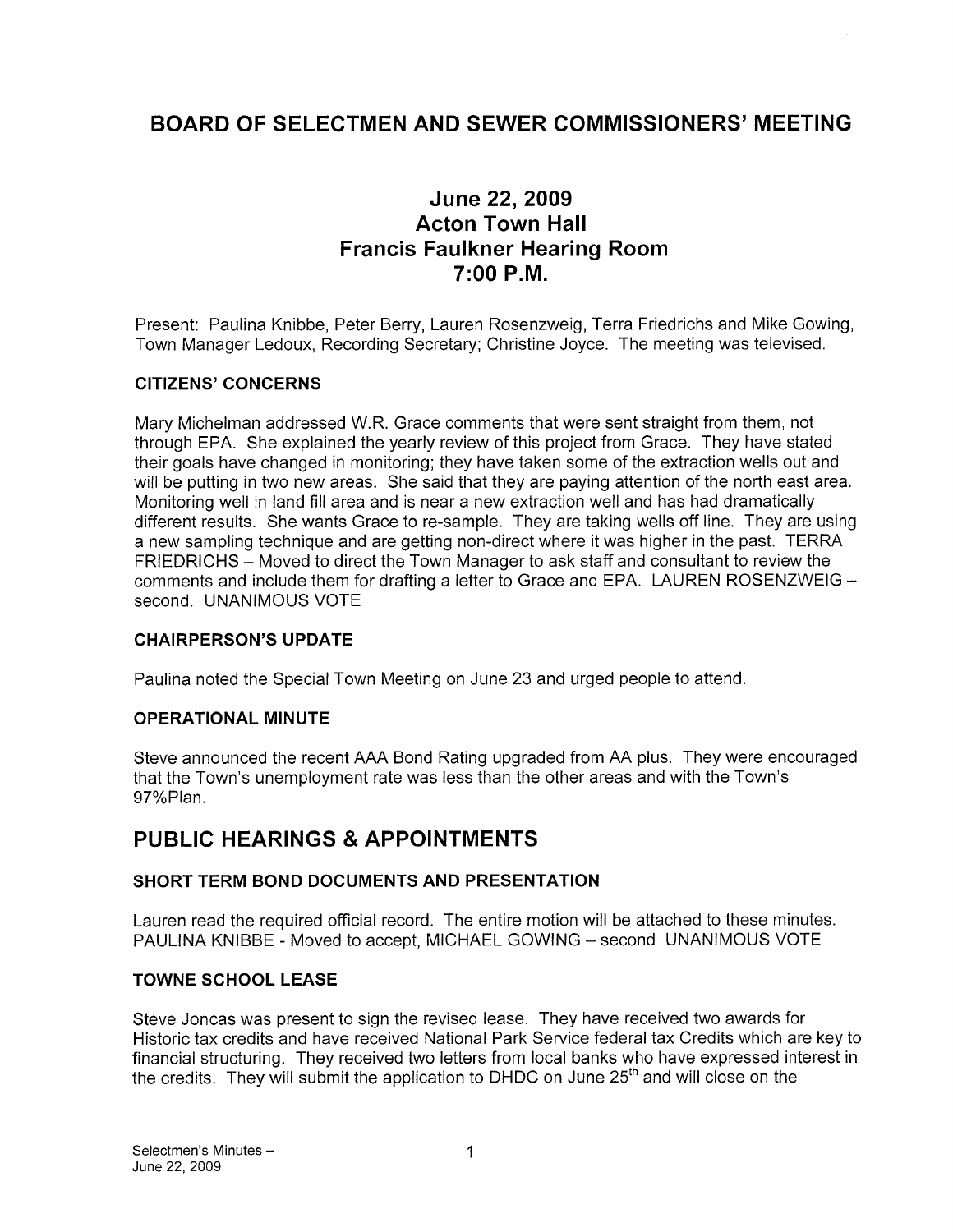financial the first quarter of next year and move forward. There is no real guarantee, but they are hopeful.

Lauren attended the meeting and confirmed Mr. Joncas' outline. DHDC indicated it was essential for the Town of Acton to grant a lease extension so that it was clear that the town is behind the project. Due to the economy the issue is the scarcity of funding for housing projects. Lauren recommended a letter of support from the Board of Selectmen could be sent for them to use getting finances.

Steve Ledoux noted that when we extended the lease last year it was predicated on two rounds which is now down to one funding cycle.

Paulina noted her concerns about the project and now the financial world has changed. It is not unreasonable to extend again but is hopeful and there is a point when it is time to stop. She will vote for it.

TERRA FRIEDRICHS — Move to approve Lease Extension. LAUREN ROSENZWEIG — second UNANIMIOUS VOTE. LAUREN ROSENZWIEG - Move to issue letter of support to be used to preset to financial organizations. TERRA FREIDRICHS — second. UNANIMOUS VOTE. Terra asked to see the letter before it was sent out.

### SITE PLAN SPECIAL USE PERMIT, #4/22/09-420, CONCORD LAND COMPANY, 77 POWDER MILL ROAD (SELECTMAN GOWING)

The proponent stated what they are planning on doing at the building. The Board felt that this could be voted tonight and a Decision signed.

LAUREN ROSENZWEIG - Moved to close Hearing. TERRA FRIEDRICHS - second. UNANIMOUS VOTE

MICHAEL GOWING -Moved to approve site plan decision as drafted. TERRA FRIEDRICHS second. UNANIMOUS VOTE

### HISTORICAL COMMISSION OVERSIGHT MEETING

Tory Beyer, Bill Klauer and Brad Maxwell were present to give a presentation to the Board regarding the affairs and duties of the HC.

Mike asked about properties in town we are concerned about. There are properties in demolition status waiting the 6 months. Peter thanked them for their services and it is part of the town character that we enjoy. Peter spoke about the CPC funds available for projects.

Lauren encouraged every one to walk the historic districts, and thanks Peter Grover for all his service to the Town.

### CABLE TV COMMITTEE ANNUAL OVERSIGHT MEETING

John Covert spoke about the licensing which expires June 28, 2010. The formal negotiations must begin immediately. The 501 (C) (3) Corporation with 5-7 Members need to be appointed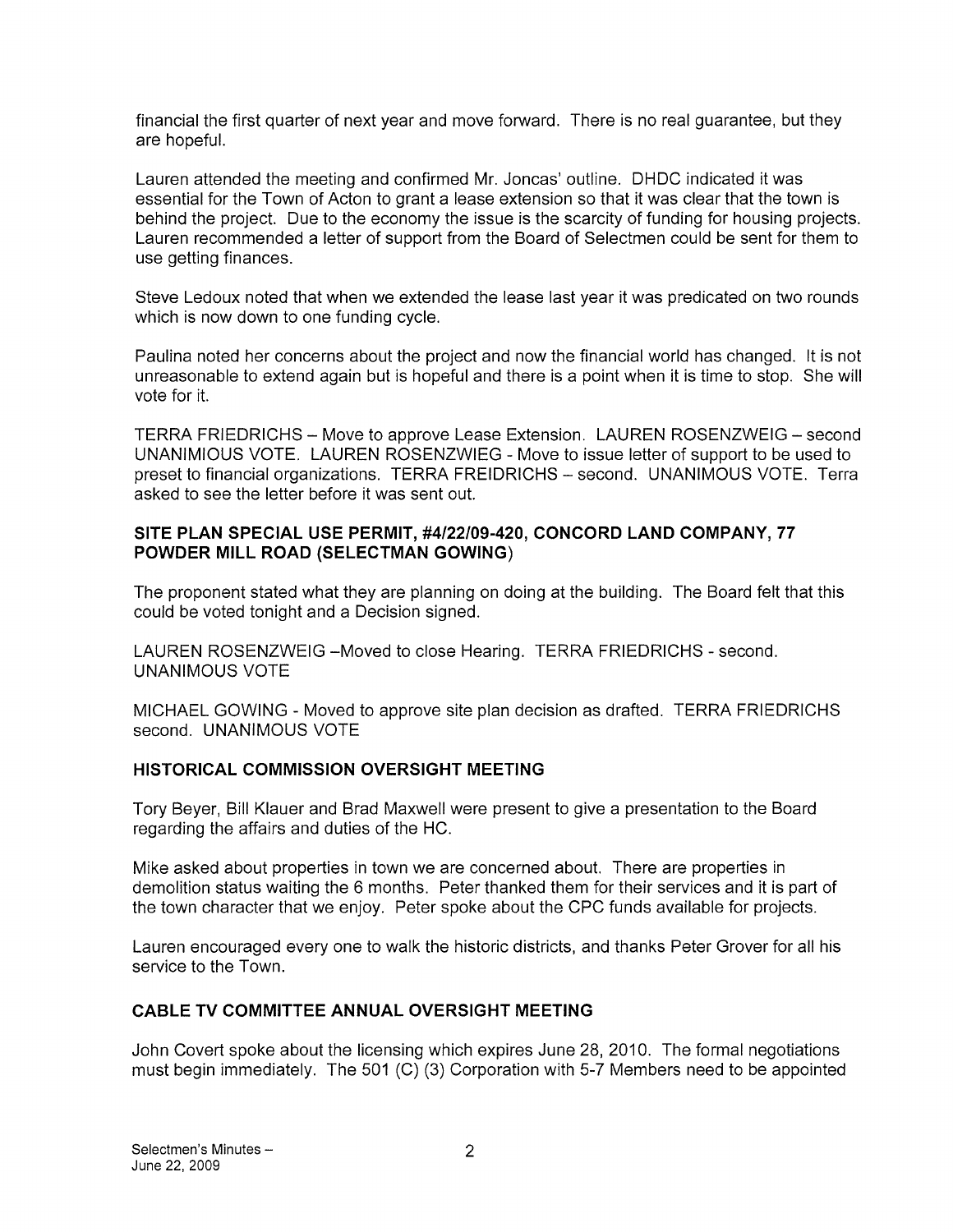by the BOS. They have signed the articles of organization. They will need double the space and the schools are interested in accommodating them.

The Committee would like to have Verizon in for a meeting before the Board about the problems noted.

Mike spoke about the meetings they are attending and have done a survey of what is needed in town.

Terra asked about the need for money to fund the Access and Technology Corporation.

Lauren asked Steve Ledoux about any potential issue problems that arose in Westford. Steve could not comment except it needs to be a really good working relationship with the town and the Cable Access Board.

Brendan H. Hearn Pres. Peter J, Shafferty, Treasurer, John Covert, Clerk are the officers of the 501C (3).

MICHAEL GOWING - Move we accept the Article of Incorporation as stated. LAUREN ROSENZWEIG — second UNANIMOUS VOTE

They spoke about member need and were asked to speak with Mike Gowing off line. They would like to be allowed one member into an alternate member to avoid quorum problems.

## SELECTMEN'S BUSINESS

# ALG DISCUSSION

Spoke about FY 09 budget shortfall and how we will use the funds to plug the gap. We will close out the year in the Black

FY10 the situation is undefined and the Senate Budget has been voted and will look at revenues.

### SPECIAL TOWN MEETING DISCUSSIONS

Article 1 – Lauren updated the Board on the committee info meeting on June  $11<sup>th</sup>$  and they were able to answer many more questions and one of the people that sell and distribute low sewer pumps and Woodward and Curren were present to talk about systems. Lauren spoke about the receipt of stimulus monies. She spoke about the survey sent out --93 responded.

Charlie Kadlec asked who was making the amendment change; Lauren said it was a group of citizens in the neighborhood. Charlie asked how this will be repaid. Paulina said that the people who use it will pay.

Peter spoke about the non-binding vote on the Train Station.

5&6 alternate to solar and we will be passing over Article 6 and will ask the Town to approve the ability to enter into long term leases for the purposes of solar panels on Town Buildings.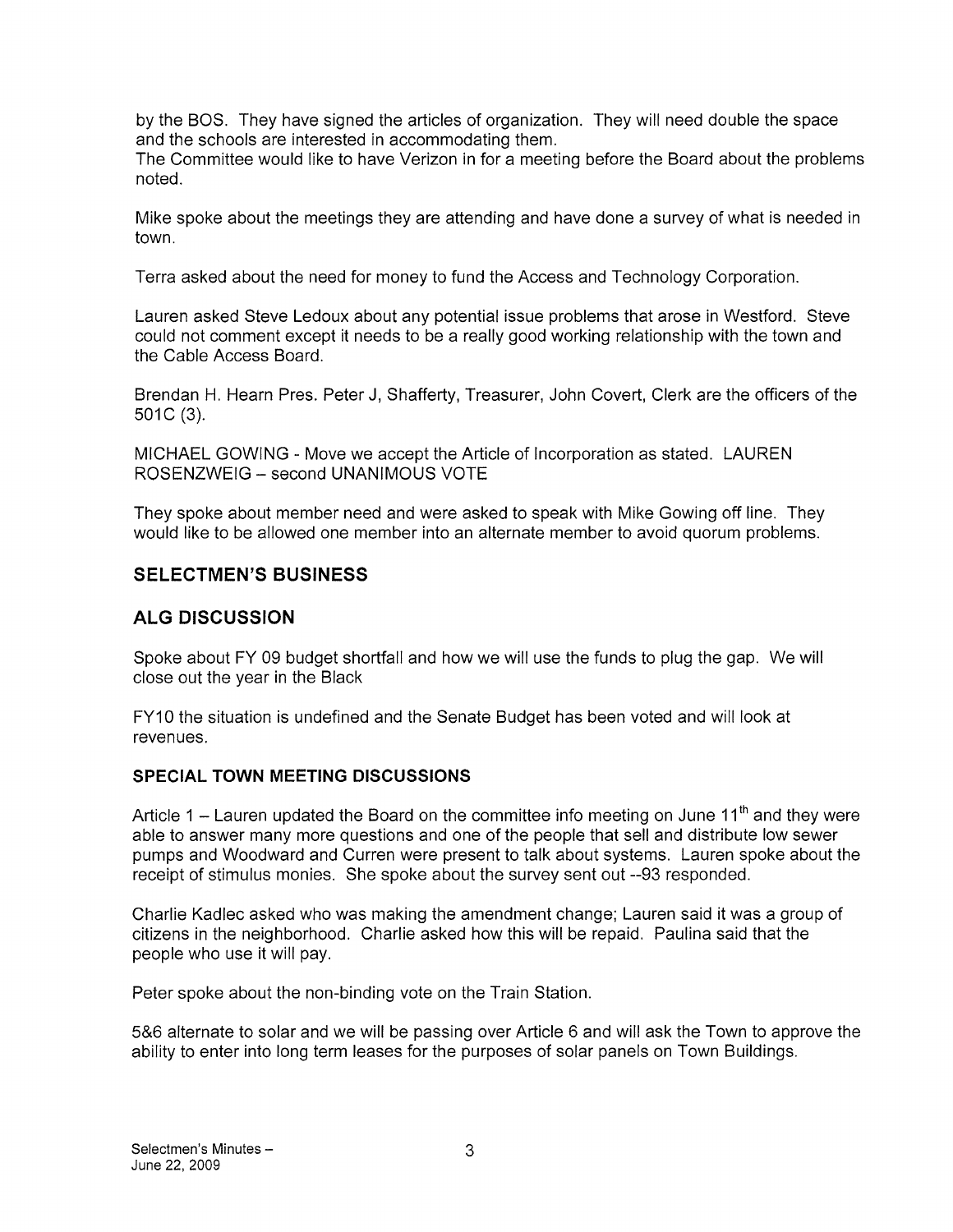PETER BERRY — Moved to write a letter asking governor to veto the part of the Budget that includes the MBTA. TERRA FRIEDRICHS — second. UNANIMOUS VOTE

### BOARD ANNUAL GOAL SETTING PRIORITIES

Budget tie Schools tie

Cost savings HIT Expand Senior Tax relief Find out from SL Transportation Planning choices)

Completion of Rail Trails (Need to get document from Steve to determine correct

Lauren said it will be helpful if we had the information from the 2020 visioning we conducted in the past regarding Health Insurance. At the time each person was assigned a role in town and were given scenarios to discuss pros and cons. She attended when she was on the Planning Board, and thinks some of that information may be useful in planning the upcoming workshop Peter asked what level people would be asking for. He noted we could have an education process. Mike noted that we would have to run it tight because of all the people attending. Paulina wanted a substantial number of written documents.

### BOARD AND COMMITTEE APPOINTMENTS 2009-2010

TERRA FRIEDRICHS -Moved to approved as presented. LAUREN ROSENZWEIG — second. UNANIMOUS VOTE

## EAGLE SCOUT COURT OF HONOR, ANDREW OSSMANN

Mike Gowing will attend

## SEWER PRIVILEGE FEE, 124 PROSPECT STREET, DOUG TAYLOR

The Board discussed the response from the Board of Health. Steve outlined the memo prepared by the Health Director. Lauren spoke about privilege fee and it is required to be paid in a lump sum under the bylaw.

Doug Taylor outlined his understanding of went on between the various town departments. Terra believes we should allow it. Lauren said that she is sympathetic, but worries about setting a precedent. Paulina was reluctant to grant this. Peter thinks it is a difficult situation. Mike too was sympathetic but could not support the request.

PETER BERRY - Moves to deny the request of paying overtime - PAULINA KNIBBE - second. 4-1 Terra No. Motion passes

Peter noted we make a lot of difficult decisions. He feels badly that it was not explained when you got your building permit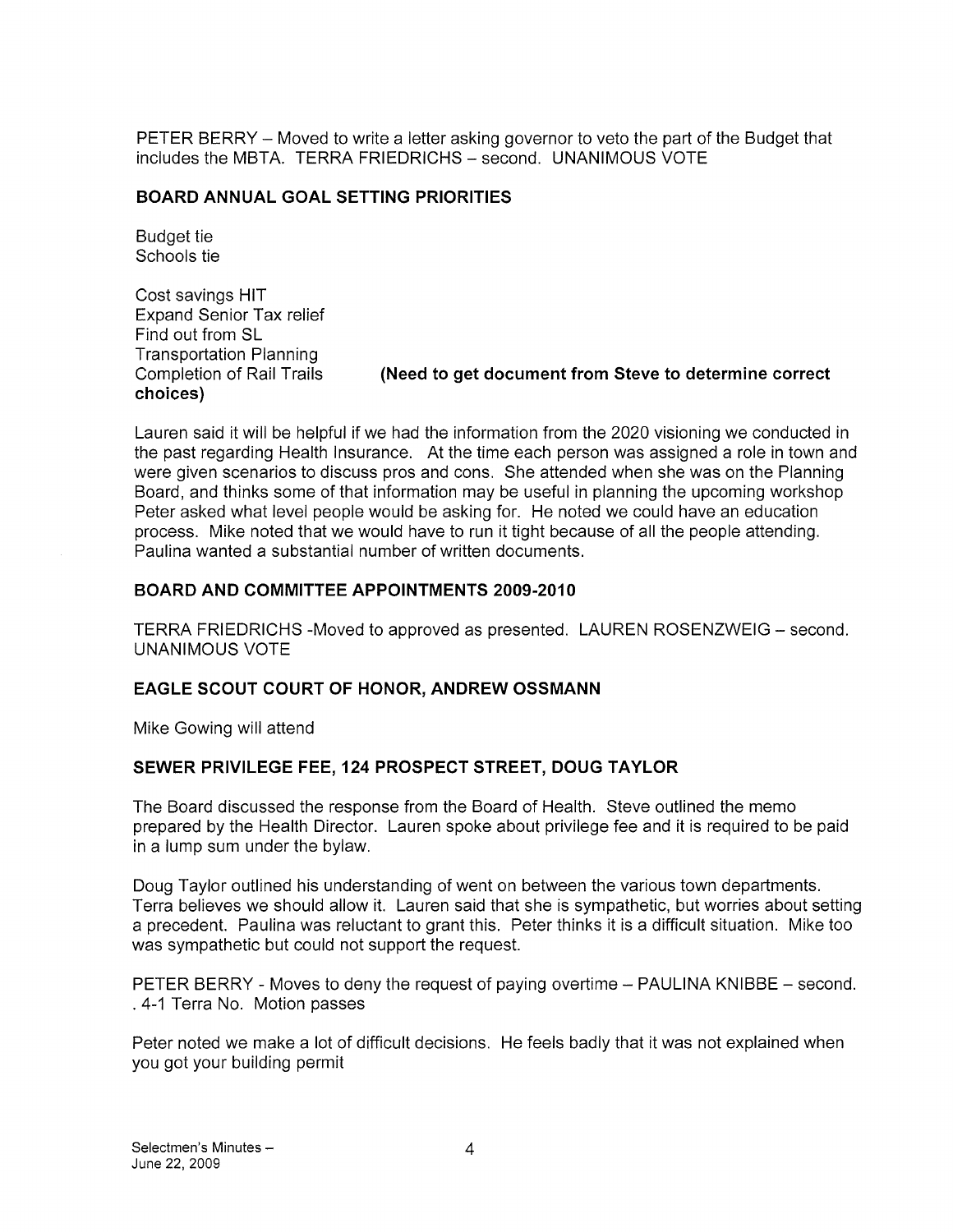#### BRUCE FREEMAN TRAIL ACCESS EASEMENT FROM LARRY AND KIMBERLY POWERS, 144 GREAT ROAD

PETER BERRY — Moved to sign the Access Easement as prepared. TERRA FRIEDRICHS second. UNANIMOUS VOTE

## SELECTMEN'S REPORTS

Paulina spoke about the meetings with Cory Atkins, Lauren will be the Selectman that will be in attendance.

Lauren said she went to the Walkathon at Gates and West Acton to support the boardwalk.

Peter attended the Acton leadership for the first time and will be continuing work with HIT and will set the rates in the spring. They have accepted vendor to cover claims over \$100,000 to protect the trust. SATAC wanted to thank Steve and John and Steve Barrett on their work on the Bond elevation.

Terra reported on the EDC goings on. Terra wanted to be sure Open Space people are proceeding with ideas.

COA is on summer schedule and reported on the volunteer luncheon that was well attended.

#### OTHER BUSINESS

None

### CONSENT

### MADISON PLACE #18 AND ONE DAY LIQUOR #25 - HELD BY TERRA

LAUREN ROSENZWEIG — Moved to approve except for items 18 and 25. MICHAEL GOWING — second UNANIMOUS VOTE

PAULINA KNIBBE - Moved to hold the Madison Place documents for signature until tomorrow at the Pre-Town Meeting. TERRA FRIEDRICHS — second. 4 to <sup>1</sup> Lauren Abstained because of the involvement with the builder and Quail Ridge.

PETER BERRY — Moved to approve #25 the One Day Liquor License request. MICHAEL GOWING — second. UNANIMOUS VOTE

#### EXECUTIVE SESSION

None Required d i&t 0'

( M) CV, C<br>Christine Joyce, Redording Secty<br>Date: 8/10/09

Selectmen's Minutes — 5 June 22, 2009